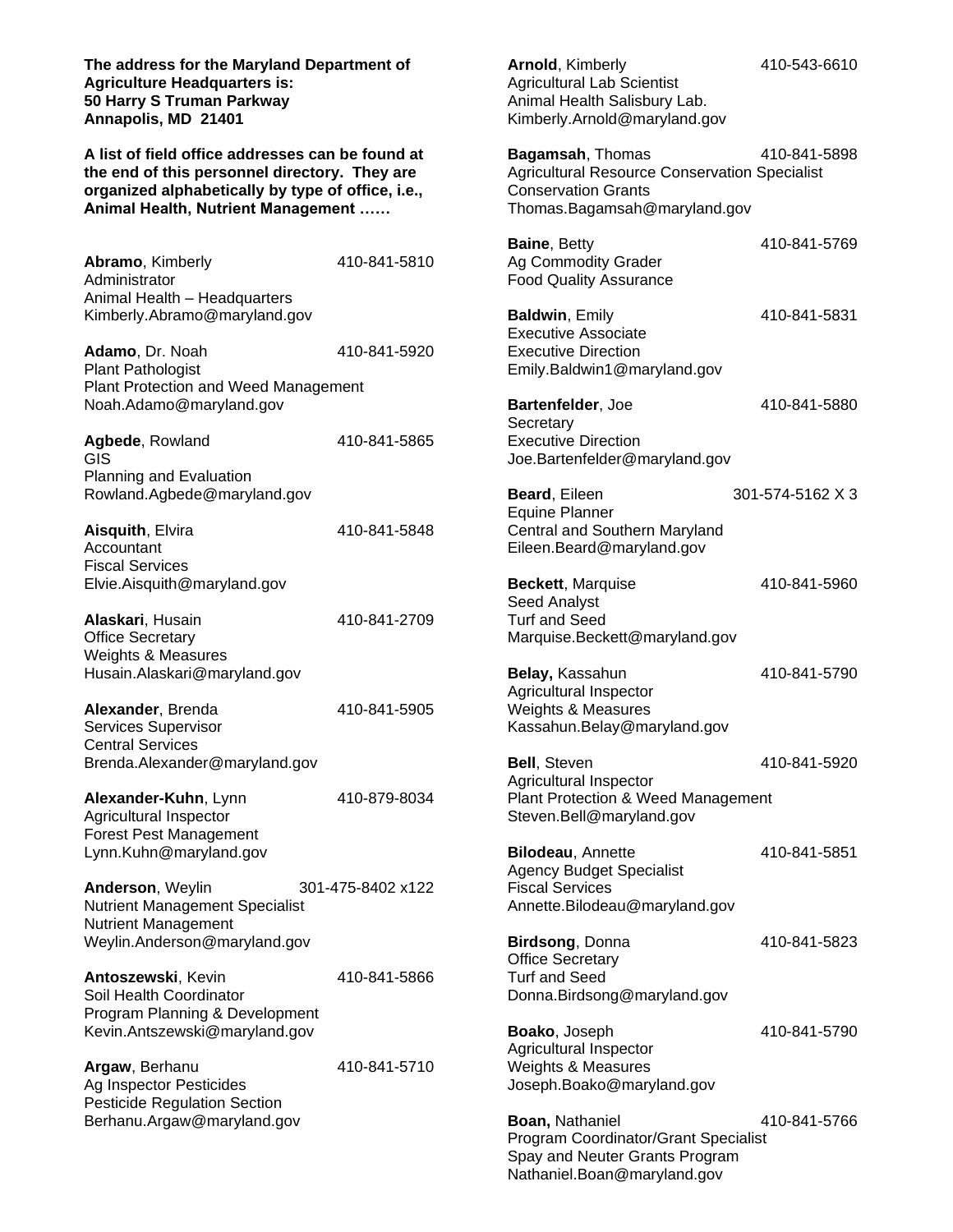| <b>Boldissar, Rick</b><br>Administrator<br><b>Turf and Seed</b><br>Rick.Boldissar@maryland.gov                             | 410-841-5960                        | Burgess, Shawn<br><b>Admininstrative Specialist</b><br><b>Resource Conservation</b><br>Shawn.Burgess@maryland.gov      | 410-841-5802     |
|----------------------------------------------------------------------------------------------------------------------------|-------------------------------------|------------------------------------------------------------------------------------------------------------------------|------------------|
| Boughner, Michael<br>Soil Conservation Associate<br>Kent SCD<br>Michael.Boughner@maryland.gov                              | 410-758-5150 x3                     | <b>Burrell, Denise</b><br><b>Executive Associate</b><br><b>Executive Direction</b><br>Denise.Burrell@maryland.gov      | 410-841-5830     |
| <b>Bowles, Andrew</b><br>Ag Inspector<br>Plant Protection and Weed Management<br>Andrew.Bowles@maryland.gov                | 410-841-5920                        | Cable, Michelle<br>Program Manager<br>Ag Land Preservation<br>Michelle.Cable@maryland.gov                              | 410-841-5719     |
| Boyer, Holly<br><b>Agricultural Resource Conservation Specialist</b><br>Frederick/Catoctin SCD<br>Holly.Boyer@maryland.gov | 301-732-8607                        | Cagle, Rhonda<br><b>Agricultural Commodity Grader</b><br><b>Food Quality Assurance</b>                                 | 410-841-5769     |
| <b>Bradford, Charles</b><br>Soil Conservation Associate<br>Dorchester SCD<br>Charles.Bradford@maryland.gov                 | 410-228-5640 x3                     | Calao, Anthony<br><b>Weed Control Specialist</b><br>Plant Protection & Weed Management<br>Anthony.Calao@maryland.gov   | 410-841-5920     |
| Bradley, Dawn<br>Administrator<br><b>Conservation Grants</b><br>Dawn.Bradley@maryland.gov                                  | 410-841-5946 or<br>410-677-0802 X 3 | Callahan, Howard<br>Nutrient Management Specialist<br><b>Nutrient Management</b><br>Howard.Callahan@maryland.gov       | 410-822-8126     |
| <b>Branch, Britney</b><br><b>Office Secretary</b><br>State Board of Veterinary Medical Examiners                           | 410-841-5862                        | Cannon, Tynetta<br><b>Office Secretary</b><br><b>Mosquito Control Salisbury</b><br>Tynetta.Cannon@maryland.gov         | 410-543-6626     |
| Britney.Branch@maryland.gov<br>Broadhurst, Norma<br><b>Agricultural Commodity Grader</b><br><b>Food Quality Assurance</b>  | 410-841-5769                        | Carey, Mark<br><b>Agricultural Resource Conservation Specialist</b><br>Somerset SCD<br>MarkW.Carey@maryland.gov        | 410-651-0390 X 3 |
| Brophy, Theresa<br>Administrator/Director<br><b>International Marketing</b><br>Theresa.Brophy@maryland.gov                 | 410-841-5781                        | Chapman, Dr. NancyJo<br><b>Assistant Chief Animal Health</b><br>Animal Health Headquarters<br>Njo.Chapman@maryland.gov | 410-841-5810     |
| Brown, Bonita<br><b>Fiscal Accounts Clerk Supervisor</b><br><b>Fiscal Services</b><br>Bonita.Brown@maryland.gov            | 410-841-5850                        | Chasse, Diane<br>Administrator<br><b>Agricultural Land Preservation</b><br>Diane.Chasse@maryland.gov                   | 410-841-5715     |
| Burbage, Sara<br><b>Office Secretary</b><br>St Mary's SCD<br>Sara.Burbage@maryland.gov                                     | 301-475-8402 x3                     | Clark, Karen<br>Pet Sheltering Coordinator<br><b>Animal Health</b><br>Karen.Clark1@maryland.gov                        | 410-841-5810     |
| <b>Burch, Christopher</b><br>Soil Conservation Associate<br>Washington Co. SCD<br>Chris.Burch@maryland.gov                 | 301-797-6820 X 3                    | Clevenger, Amanda<br><b>Office Secretary</b><br><b>Rural Maryland Council</b><br>Amanda.Clevenger1@maryland.gov        | 410-841-5772     |
| Buehler, Lynn<br><b>Accountant Supervisor</b><br><b>Fiscal Services</b><br>Lynn.Buehler1@maryland.gov                      | 410-841-5854                        | Coblentz, Terry<br>Soil Conservation Eng Tech<br>Carroll SCD<br>Terry.Coblentz@maryland.gov                            | 410-848-8200 X 3 |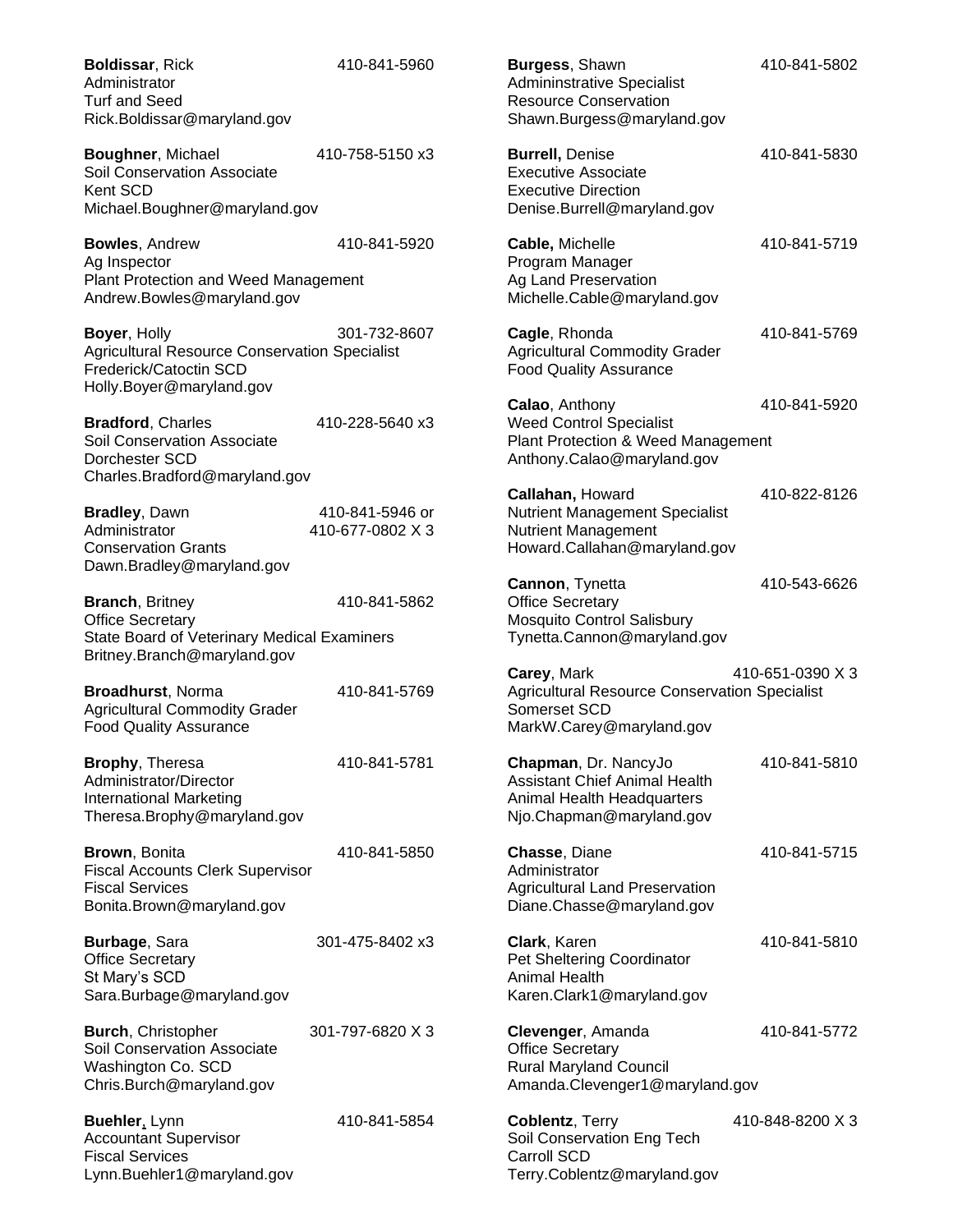**Coleman**, Charles 410-841-5790 Agricultural Inspector Weights & Measures Charles.Coleman@maryland.gov **Connelly, Steve 410-841-5782** Deputy Secretary Executive Direction Steve.Connelly@maryland.gov **Conroy**, Kevin 410-841-5870 Assistant Secretary Plant Industries & Pest Management Kevin.Conroy@maryland.gov **Cook**, Cheryl 410-841-5769 Ag Commodity Grader Sr. Food Quality Assurance Cheryl.Cook1@maryland.gov **Cooper**, Ben 301-777-1494 Agricultural Resource Conservation Specialist x3 Allegany SCD Ben.Cooper@maryland.gov **Cousins**, Sarel 410-841-5860 Administrator Ag Land Preservation Sarel.Cousins1@maryland.gov **Crotts**, Dexter 410-841-5810 Agricultural Inspector Animal Health Dexter.Crotts@maryland.gov **Culver**, Robin 410-677-0802 X 2 Nutrient Management Specialist Nutrient Management Robin.Culver@maryland.gov **D'Arcy**, Megan 410-841-2744 Administrator Rural Maryland Council Megan.Darcy@maryland.gov **Dark**, Tori 410-841-5946 Office Secretary Conservation Grants Tori.Dark@maryland.gov **Darling**, Mary 410-841-5840 Deputy Director HR Human Resource Office Mary.Darling@maryland.gov **Davenport**, Dr. Janine 410-841-5810 Assistant Chief Animal Health Animal Health Headquarters Janine.Davenport@maryland.gov

**David**, Jennifer 410-535-1521 X 3 Soil Conservation Eng Tech Calvert SCD Jennifer.David@maryland.gov

**Davidson**, Philip 410-841-2729 Administrative Officer State Chemist Section Philip.Davidson@maryland.gov

**Davis**, Charlotte 410-841-5774 Program Manager Rural Maryland Council Charlotte.Davis@maryland.gov

**Davis**, Nicole 410-758-1671 Agricultural Resource Conservation Specialist x3 Queen Anne's SCD NicoleB.Davis@maryland.gov

**Dean**, Jeffrey 410-479-1202 x3 Soil Conservation Eng Tech Caroline SCD JeffreyR.Dean@maryland.gov

**DeCastro**, Francisca 410-841-5843 Personnel Associate Human Resources Fran.DeCastro@maryland.gov

**Dewitt, Anthony 110-841-5937** Environmental Specialist Mosquito Control Anthony.Dewitt@maryland.gov

**Disque**, Heather 410-822-8234 Entomologist Forest Pest Management – Eastern Shore Heather.Disque@maryland.gov

**Doney, Emily 301-732-8583** Agricultural Resource Conservation Specialist Frederick/Catoction SCD Emily.Doney@maryland.gov

**Dorsey**, Dianne 410-841-5810 Administrative Specialist Animal Health Headquarters Dianne.Dorsey@maryland.gov

**Dotterer**, Dwight 410-841-5877 Program Manager Nutrient Management Dwight.Dotterer@maryland.gov

**Drews**, James 410-841-5960 Program Manager Turf & Seed Jim.Drews@maryland.gov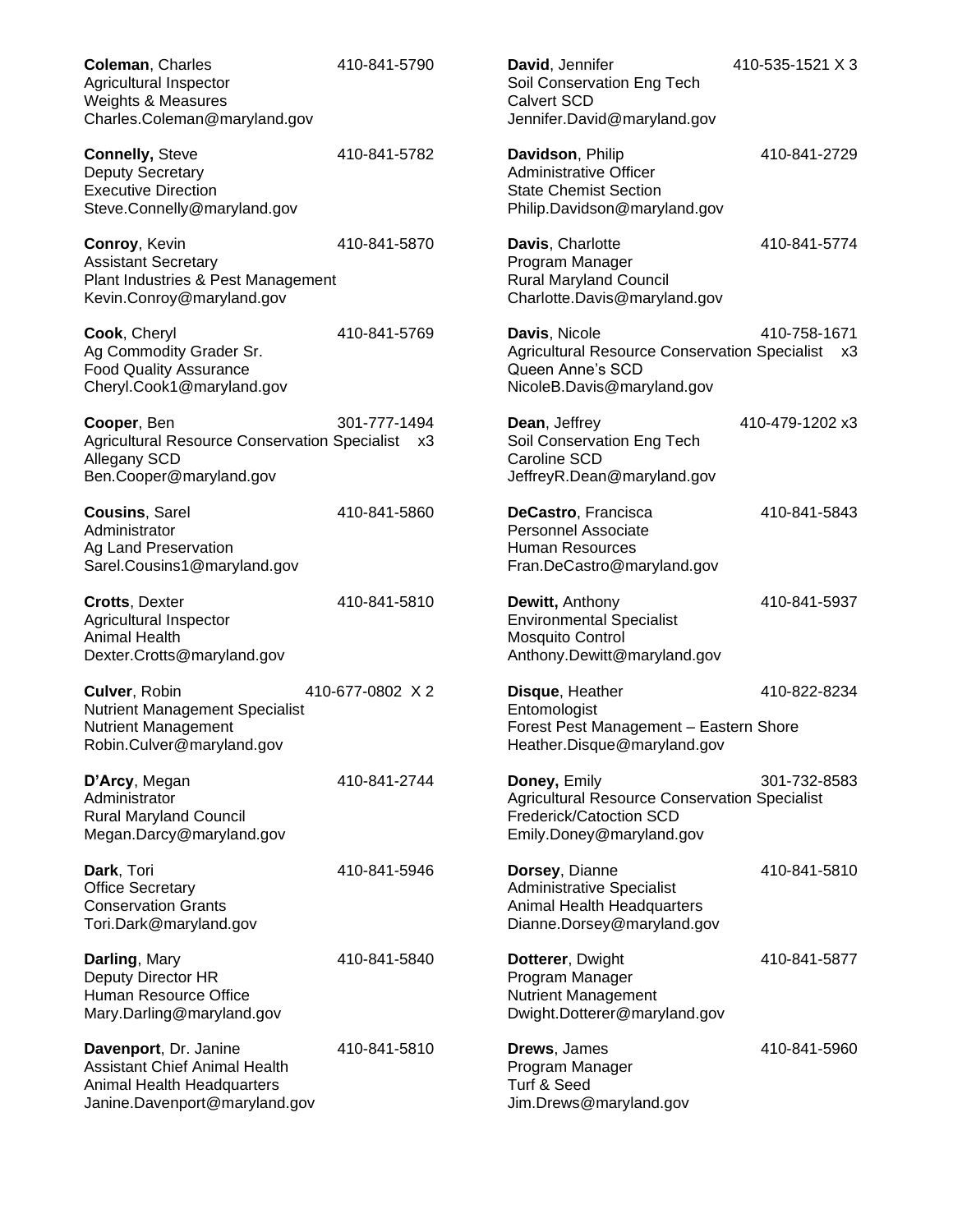| Duell, Jay<br>Soil Conservation Eng Tech<br>Washington Co. SCD<br>Jay.Duell@maryland.gov                                 | 301-797-6820 X 3 | Foster, Melissa<br>Agricultural Inspector Advanced<br>Animal Health Headquarters<br>Melissa.Foster@maryland.gov                  | 410-841-5810         |
|--------------------------------------------------------------------------------------------------------------------------|------------------|----------------------------------------------------------------------------------------------------------------------------------|----------------------|
| Edmonds, Melissa<br>Soil Conservation Associate<br>Carroll SCD<br>Missy.Edmonds@maryland.gov                             | 410-848-8200 X 3 | Freburger, Deborah<br><b>Administrative Specialist</b><br><b>Nutrient Management</b><br>Debby.Freburger@maryland.gov             | 410-841-5958         |
| Eichelman, Amy<br><b>Office Secretary</b><br><b>State Chemist Section</b><br>Amy.Eichelman@maryland.gov                  | 410-841-2755     | Freebery, Jennifer<br><b>Agricultural Resource Conservation Specialist</b><br>KentSCD<br>Jenny.Lee@maryland.gov                  | 410-778-5150<br>- x3 |
| Evans, Lauren<br><b>Fiscal Accounts Clerk Manager</b><br><b>Fiscal Services</b><br>Lauren.Evans@maryland.gov             | 410-841-5857     | Freese, Mark<br>Soil Conservation Associate<br>Frederick/Catoctin SCD<br>Mark.Freese@maryland.gov                                | 301-732-8576         |
| Fagan, Thomas<br>Agricultural Inspector<br>Weights & Measures<br>Thomas.Fagan@maryland.gov                               | 410-841-5790     | Galbreath, Brian<br><b>Agricultural Resource Conservation Specialist</b><br><b>Harford SCD</b><br>Brian.Galbreath@md.nacdnet.net | 410-838-6181<br>xЗ   |
| Favorite, Kenneth<br><b>Nutrient Management Specialist</b><br>Nutrient Management Program<br>Kenny.Favorite@maryland.gov | 301-695-2803     | Gaynor, Sonya<br>Laboratory Technician<br><b>State Chemist Section</b><br>Sonya.Gaynor@maryland.gov                              | 410-841-2773         |
| Feaga, Barry<br>Soil Conservation Technician<br>Frederick/Catoction SCD<br>Barry.Feaga@maryland.gov                      | 301-732-8581     | Gillingham, Molly<br>Agricultural Inspector Advanced<br><b>Food Quality Assurance</b><br>Molly.Gillingham@maryland.gov           | 410-841-5769         |
| Fedor, Karen<br>Administrator<br>National Marketing<br>Karen.Fedor@maryland.gov                                          | 410-841-5773     | Gitlin, Patricia<br>Administrator<br><b>Resource Conservation</b><br>Patricia.Gitlin@maryland.gov                                | 410-841-5852         |
| Filbert, Thomas<br><b>Principal Counsel</b><br><b>Executive Direction</b><br>Thomas.Filbert@maryland.gov                 | 410-841-5883     | Glasgow, Richard<br><b>Agricultural Resource Conservation Specialist</b><br>Wicomico SCD<br>RichardP.Glasgow@maryland.gov        | 410-546-4731 X 3     |
| Fisher, Ryan<br><b>Agricultural Resource Cosnervation Specialist</b><br>Cecil SCD<br>Ryan.Fisher@maryland.gov            | 410-398-4411 x3  | Griffey, Robert<br><b>Computer Information Specialist</b><br>Information Technology<br>Robert.Griffey@maryland.gov               | 410-841-5976         |
| <b>Flagg, Brian</b><br>Agricultural Inspector<br>Weights & Measures<br>Brian.Flagg@maryland.gov                          | 410-841-5790     | Hafer, Slater<br>Agricultural Resource Conservation Specialist<br>Allegany SCD<br>Slater.Hafer@maryland.gov                      | 240-609-3496         |
| Flagle, Rona<br><b>Public Information Officer</b><br><b>Resource Conservation</b><br>Rona.Flagle@maryland.gov            | 410-841-5788     | Hall, Kathleen<br>Agricultural Inspector<br><b>Weights &amp; Measures</b><br>Kathleen.Hall@maryland.gov                          | 410-841-5790         |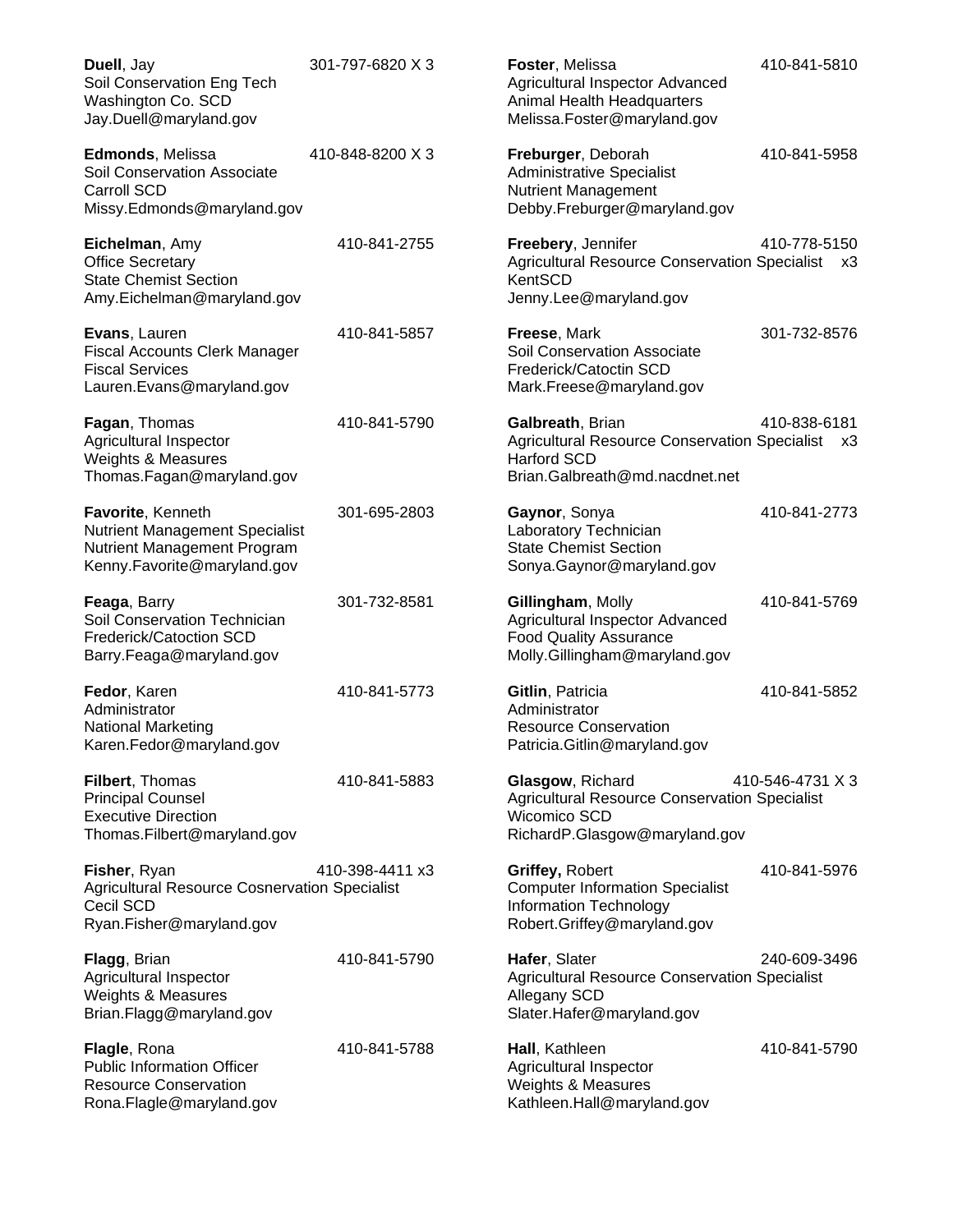| Harpool, Braeden<br>Ag Inspector II<br>Pesticide Regulation<br>Braeden.Harpool@maryland.gov                              | 410-841-5710       | Himes, Moana<br><b>Nutrient Management Specialist</b><br><b>Nutrient Management</b><br>Moana.Himes@maryland.gov                       | 301-695-2803<br>x8604 |
|--------------------------------------------------------------------------------------------------------------------------|--------------------|---------------------------------------------------------------------------------------------------------------------------------------|-----------------------|
| Harris, Bryan<br>Administrator I<br><b>Nutrient Management</b><br>Bryan.Harris@maryland.gov                              | 410-841-5951       | Hoffman, Elizabeth<br>Administrator<br>Watershed Implementation Program<br>Elizabeth.Hoffman@maryland.gov                             | 410-841-5809          |
| Hartman, John<br>Agricultural Inspector I<br><b>Weights and Measures</b><br>John.Hartman@maryland.gov                    | 410-841-5790       | Hofstetter, Robert<br>Program Manager<br><b>Pesticide Regulation</b><br>Rob.Hofstetter@maryland.gov                                   | 410-841-5710          |
| Hatridge, Tiffany<br>Administrative Aide<br>Plant Protection & Weed Management<br>Tiffany.Hatridge@maryland.gov          | 410-841-5921       | Holland, Felicia<br><b>Office Secretary</b><br><b>Food Quality Assurance</b><br>Felicia.Holland@maryland.gov                          | 410-841-2719          |
| Hayes, Charles<br>Soil Conservation Associate<br><b>Garrett SCD</b><br>CharlesJ.Hayes@maryland.gov                       | 301-334-6950<br>x3 | Hood, Hannah<br>Agricultural Inspector<br><b>Food Quality Assurance</b><br>Hannah.Hood@maryland.gov                                   | 410-841-5769          |
| Hayes, Deborah<br>Agricultural Inspector<br>Plant Protection & Weed Management<br>Deborah.Hayes@maryland.gov             | 410-841-5920       | Hoxter, Kimberly<br>Monitoring, Enforcement & Database Coordinator<br>Ag Land Preservation Foundation<br>Kimberly.Hoxter@maryland.gov | 410-841-5716          |
| Hayes, Justin<br><b>Assistant Attorney General</b><br><b>Executive Direction</b><br>Justin.Hayes@maryland.gov            | 410-841-5718       | Hoy, Karen<br>Agricultural Resource Conservation Specialist x5<br>Eastern Shore MD<br>Karen.Hoy@maryland.gov                          | 410-677-0802          |
| Heard, Ralph<br>Ag Inspector Supervisor<br>Mosquito Control Hollywood<br>Ralph.Heard@maryland.gov                        | 301-373-4263       | Hsu, Tong<br>Metrologist<br>Weights & Measures<br>Tong.Hsu@maryland.gov                                                               | 410-841-5790          |
| Heimer, Lane<br><b>Administrative Officer</b><br><b>Weed Control Administration</b><br>Lane.Heimer@maryland.gov          | 410-841-5920       | Hughes, Lucas<br>Soil Conservation Associate<br>Worcester SCD<br>Luke.Hughes@maryland.gov                                             | 410-632-3109 X 3      |
| Herbert, Christopher<br>Soil Conservation Associate<br>Washington Co. SCD<br>Chris.Herbert@maryland.gov                  | 301-797-6820 X 3   | Husk, Susan<br><b>Administrative Officer</b><br>Board of Veterinary Medical Examiners<br>Susan.Husk@maryland.gov                      | 410-841-5862          |
| Hickerson, Christopher<br>Maintenance Chief<br><b>Central Services</b><br>Christopher.Hickerson@maryland.gov             | 410-841-5909       | lacona, Laura<br>Ag Commodity Grader<br><b>Food Quality Assurance</b><br>Laura.lacona@maryland.gov                                    | 410-841-5769          |
| Hill, Donna<br><b>Executive Associate</b><br>Marketing, Animal Industries & Consumer Services<br>Donna.Hill@maryland.gov | 410-841-5785       | Iregbu, Chuks<br>Chemist<br><b>State Chemist Section</b><br>Chuks.lregbu@maryland.gov                                                 | 410-841-2721          |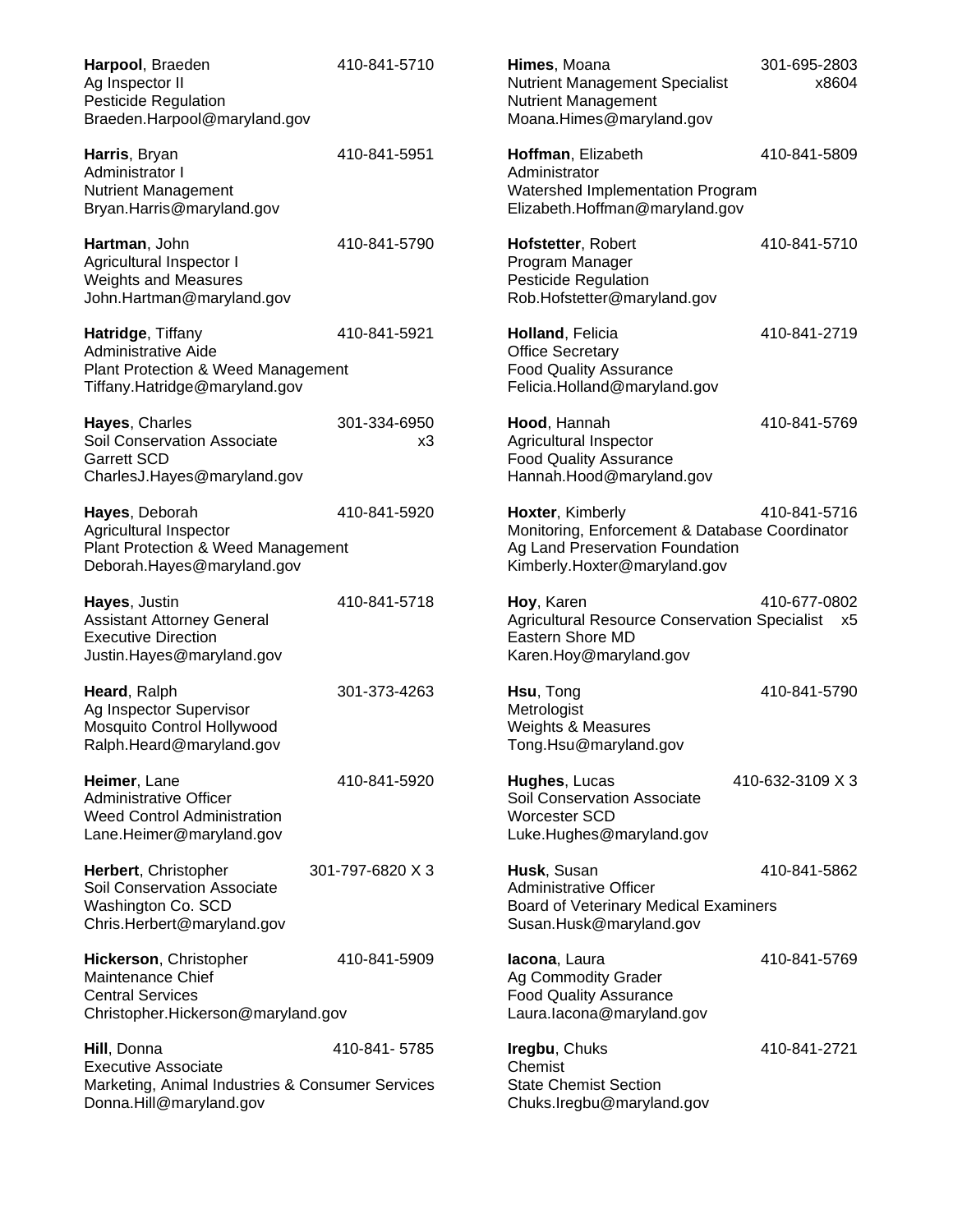| Jones, Douglas<br><b>District Manager</b><br>Worcester SCD<br>Doug.Jones@maryland.gov                                                   | 410-632-3109 X 3   | Knutsen, Stephanie<br><b>Agricultural Resource Conservation Specialist</b><br><b>Caroline SCD</b><br>Stephanie.Knutsen@maryland.gov      | 410-479-1202 X 3 |
|-----------------------------------------------------------------------------------------------------------------------------------------|--------------------|------------------------------------------------------------------------------------------------------------------------------------------|------------------|
| Jones, Greta<br><b>Office Secretary</b><br>Mosquito Control Hollywood<br>Greta.Jones@maryland.gov                                       | 301-373-4263       | Koontz, Jessica<br><b>Administrative Officer</b><br><b>Pesticide Regulation</b><br>Jessica.Koontz@maryland.gov                           | 410-841-2781     |
| Keenan, Kevin<br><b>District Manager</b><br>Wicomico SCD<br>Kevin.Keenan@maryland.gov                                                   | 410-546-4731 X 3   | Koviak, Thomas<br><b>Agricultural Resource Conservation Specialist</b><br>St. Mary's SCD<br>Thomas.Koviak@maryland.gov                   | 301-475-8402 X 3 |
| Keeney, Kendra<br><b>Administrative Assistant</b><br><b>Nutrient Management</b><br>Kendra.Keeney@maryland.gov                           | 410-841-5957       | Krick, Tara<br><b>Agricultural Resource Conservation Specialist</b><br>Queen Anne's SCD<br>Tara.ONeal@maryland.gov                       | 410-758-3136 x3  |
| Kendle, Mark<br>Soil Conservation Association<br>Washington SCD<br>Mark.Kendle@maryland.gov                                             | 301-797-6821<br>x3 | Kuhn, Craig<br>Program Manager<br><b>Forest Pest Management</b><br>Craig.Kuhn@maryland.gov                                               | 410-879-8034     |
| Kendrick-Green, Tonya<br><b>Administrative Specialist</b><br>Board of Veterinary Medical Examiners<br>Tonya.Kendrick-Green@maryland.gov | 410-841-5796       | Kunie, Barbara<br>Agricultural Inspector<br>Animal Health Headquarters<br>Barb.Kunie@maryland.gov                                        | 410-841-5810     |
| Keppler, Jason<br>Program Manager<br>Watershed Implementation Program<br>Jason.Keppler@maryland.gov                                     | 410-841-5865       | Lagunes, Diana<br><b>Agricultural Resource Conservation Specialist</b><br>Prince George's SCD<br>Diana.Lagunes@maryland.gov              | 301-574-5162 X 3 |
| Keyes, Stormy<br><b>Office Secretary</b><br>College Park Mosquito Control<br>Stormy.Keyes@maryland.gov                                  | 301-422-5080       | Lambert, Kimberly<br><b>Agricultural Laboratory Scientist</b><br>Animal Health Lab Frederick<br>Kimberly.Lambert@maryland.gov            | 301-600-1548     |
| Kibler, Gene<br>Soil Conservation Associate<br>Caroline SCD<br>Gene.Kibler@maryland.gov                                                 | 410-479-1202 x3    | Laube, Christopher<br>Agricultural Inspector<br><b>Food Quality Assurance</b><br>Christopher.Laube@maryland.gov                          | 410-841-5769     |
| Kiefer, Colleen<br>Agricultural Resource Conservation Specialist x3<br><b>Calvert SCD</b><br>Colleen.Keifer@maryland.gov                | 410-535-1521       | Leaverton, Sam<br><b>Agricultural Resource Conservation Specialist</b><br>Kent SCD<br>Sam.Leaverton@maryland.gov                         | 410-778-5150 x3  |
| Kirksey, Karen<br>Administrator<br><b>Marketing Services</b><br>Karen.Kirksey1@maryland.gov                                             | 410-841-5791       | Lehrter, Stephen<br><b>Agricultural Resource Conservation Specialist</b><br><b>Resource Conservation</b><br>Stephen.Lehrter@maryland.gov | 301-934-9588 x3  |
| Kitzmiller, Roger<br><b>District Manager</b><br><b>Garrett SCD</b><br>Roger.Kitzmiller@maryland.gov                                     | 301-334-6950 X 3   | Litz, Anne<br><b>Office Clerk</b><br>Horse Industry Board<br>Anne.Litz@maryland.gov                                                      | 410-841-5861     |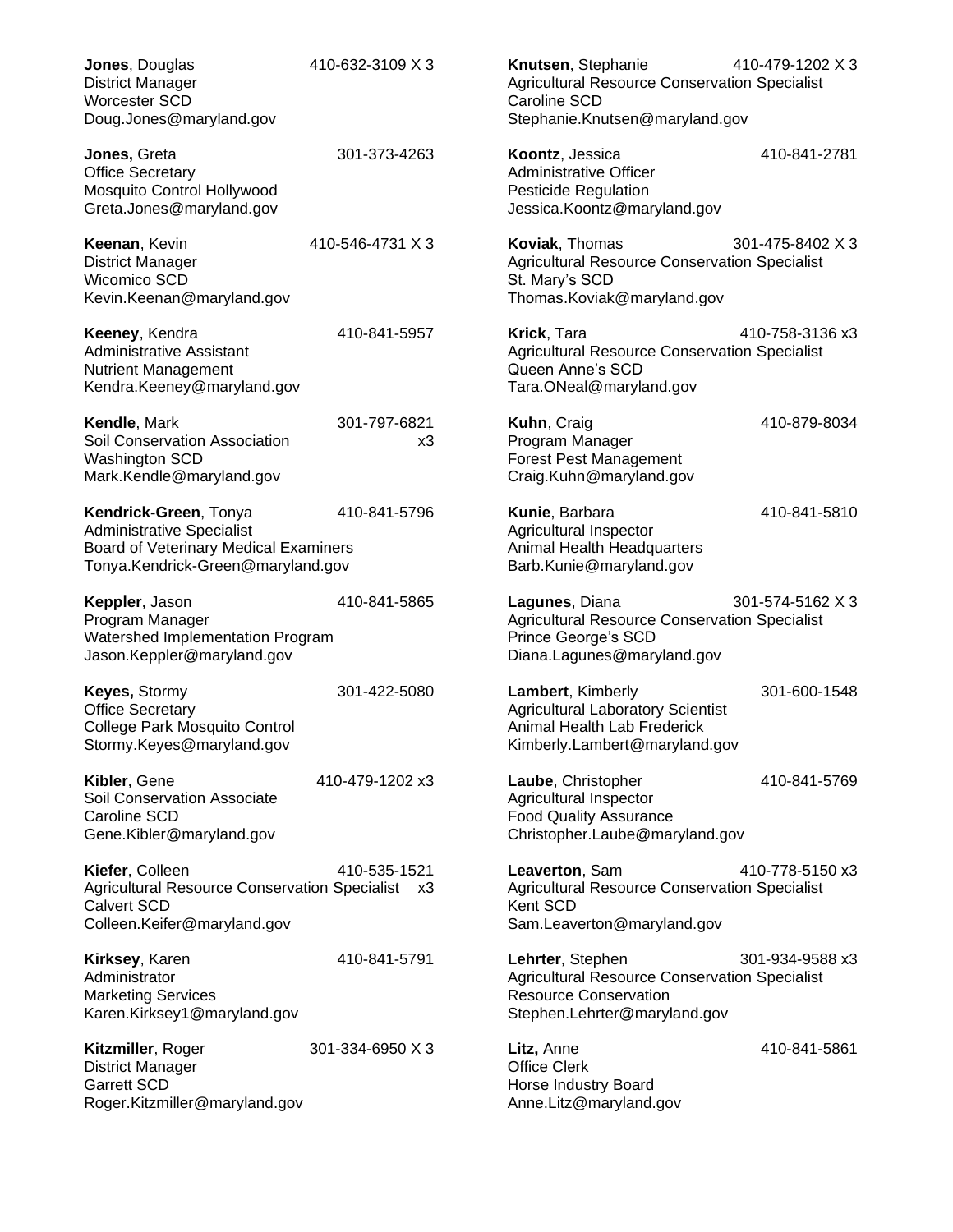| Lloyd, Wendy<br><b>Executive Associate</b>                                                                                              | 410-841-5980     | McMahon, Michael<br><b>Office Clerk</b>                                                                                 | 410-841-2756     |
|-----------------------------------------------------------------------------------------------------------------------------------------|------------------|-------------------------------------------------------------------------------------------------------------------------|------------------|
| Office of Asst. Secretary - Resource Conservation<br>Wendy.Lloyd@maryland.gov                                                           |                  | <b>State Chemist Section</b><br>Michael.McMahon1@maryland.gov                                                           |                  |
| Love, Kelly<br>Agricultural Inspector<br><b>Pesticide Regulation</b><br>Kelly.Love@maryland.gov                                         | 410-841-5710     | McNally, Lynn<br><b>Fiscal Accounts Clerk</b><br><b>Central Services</b><br>Lynn.McNally@maryland.gov                   | 410-841-5902     |
| Lupp, Thomas<br>Entomologist<br><b>Forest Pest Management</b><br>Thomas.Lupp@maryland.gov                                               | 240-529-0390     | Meredith, Kayla<br>Soil Conservation Association<br><b>Talbot SCD</b><br>Kayla.Meredith@maryland.gov                    | 410-822-1577 x3  |
| Lyon, Adam<br>Administrator<br><b>District Operations - Patuxent</b><br>Adam.Lyon@maryland.gov                                          | 410-841-5869     | Meyer, Paul<br>Soil Conservation Eng Tech<br>Montgomery SCD<br>Paul.Meyer@maryland.gov                                  | 301-590-2855 X 3 |
| Lyons, William<br>Ag Commodity Grader<br><b>Food Quality Assurance</b>                                                                  | 410-841-5769     | Middleton, Carol<br>Agricultural Resource Conservation Specialist<br>Caroline SCD<br>Carol.Middleton@maryland.gov       | 410-479-1202 X 3 |
| MacFarland, Kim<br>Seed Analyst<br><b>Turf and Seed</b><br>Kim.MacFarland@maryland.gov                                                  | 410-841-5960     | Miller, Bryce<br><b>AgCommodity Grader</b><br><b>Food Quality Assurance</b>                                             | 410-841-5769     |
| Manis, John<br>Agricultural Inspector<br><b>Food Quality Assurance</b><br>John.Manis@maryland.gov                                       | 410-841-5769     | Miller, Cheston (Butch)<br>Soil Conservation Associate<br><b>Garrett SCD</b><br>Cheston.Miller@maryland.gov             | 301-334-6950 X 3 |
| Massey, James<br><b>Agricultural Commodity Grader</b><br><b>Food Quality Assurance</b>                                                  | 410-841-5769     | Miller, Nicholas<br><b>Nutrient Management Specialist</b><br><b>Nutrient Management</b><br>Nicholas.Miller@maryland.gov | 410-841-5959     |
| Massoni, Amanda<br><b>Administrative Specialist</b><br>Ag Land Preservation<br>Amanda.Massoni@maryland.gov                              | 410-841-5720     | Minnich, Deborah<br><b>Office Secretary</b><br>Queen Anne's SCD<br>Deborah.Minnich@maryland.gov                         | 410-758-1671 X 3 |
| McAllister, Colin<br><b>Agricultural Resource Conservation Specialist</b><br>Salisbury Regional Office<br>Colin.McAllister@maryland.gov | 410-677-0802 X 6 | Mister, David<br>Eastern Shore Regional Coordinator<br>Eastern Shore Maryland<br>David.Mister@maryland.gov              | 410-677-0802 X 1 |
| <b>McCulley, Michelle</b><br>Agricultural Inspector<br>Weights & Measures<br>Michelle.McCulley@maryland.gov                             | 410-841-5790     | Monaghan, Samuel<br><b>Agricultural Commodity Grader</b><br><b>Food Qualtity Assurance</b>                              | 410-841-5769     |
| McGowan, Judy<br><b>Nutrient Management Specialist</b><br><b>Nutrient Management</b><br>Judy.McGowan@maryland.gov                       | 410-841-5955     | Mondal, Dr. Shankar<br>Lab Director<br>Animal Health Salisbury<br>Shankar.Mondal@maryland.gov                           | 410-543-6610     |
| McMahon, Matthew<br>Agricultural Resource Conservation Specialist<br>Carroll SCD<br>Matt.McMahon@maryland.gov                           | 410-848-8200 X 3 | Montano, Therese<br><b>Administrative Specialist</b><br><b>Food Quality Assurance</b><br>Therese.Montano@maryland.gov   | 410-841-2745     |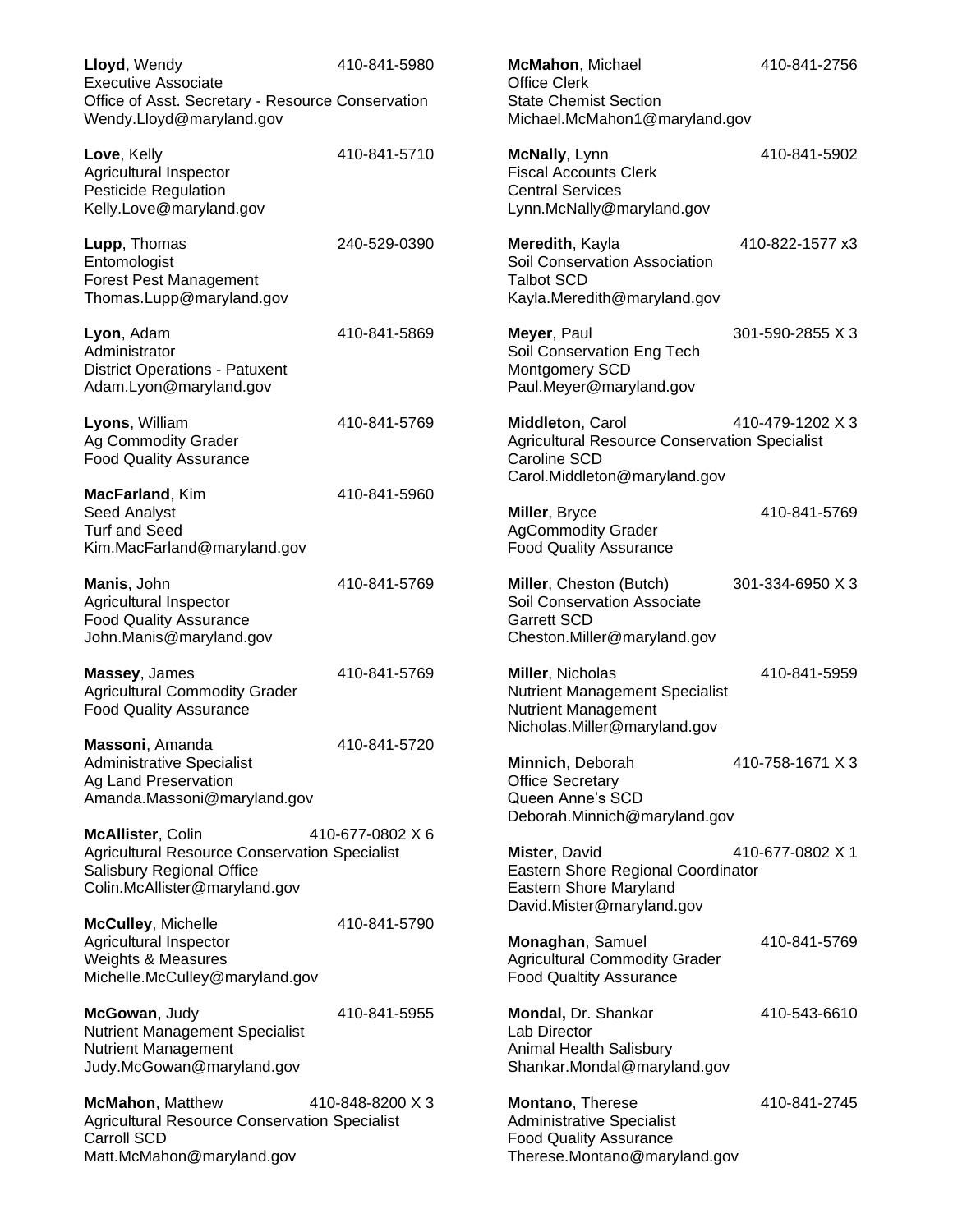| Morgan, Pegeen<br>Ag Inspector Animal Health<br>Board of Veterinary Medical Examiners<br>Pegeen.Morgan@maryland.gov            | 410-841-5862       | Nuwer, Paul<br>Administrator/Pilot<br><b>Mosquito Control Salisbury</b><br>Paul.Nuwer@maryland.gov                          | 410-543-6626       |
|--------------------------------------------------------------------------------------------------------------------------------|--------------------|-----------------------------------------------------------------------------------------------------------------------------|--------------------|
| Mudd, Luke<br><b>Soil Conservation Associate</b><br>St Mary's SCD<br>Luke.Mudd@maryland.gov                                    | 301-475-8402 x3    | Odian, Dr. Michael<br>State Veterinarian<br>Animal Health<br>Michael.Odian@maryland.gov                                     | 410-841-5810       |
| Mulkey, Alisha<br>Program Manager<br><b>Resource Conservation</b><br>Alisha.Mulkey@maryland.gov                                | 410-841-5873       | Offiah, Offiah<br><b>Chemist Supervisor</b><br><b>State Chemist Section</b><br>Offiah.Offiah@maryland.gov                   | 410-841-2728       |
| Myers, Chris<br>Soil Conservation Eng Tech<br>Kent SCD<br>Chris.Myers@maryland.gov                                             | 410-778-5150 X 3   | Orlando, Vanessa<br>Program Manager<br>Board of Veterinary Medical Examiners<br>Vanessa.Orlando@maryland.gov                | 410-841-5862       |
| Myers, Sean<br>Agricultural Inspector<br><b>Food Quality Assurance</b><br>SeanP.Myers@maryland.gov                             | 410-841-5769       | O'Sullivan, Jessica<br>Administrative Officer<br>Ag Commission, Young Farmers, Fair Board<br>Jessica.OSullivan@maryland.gov | 410-841-5882       |
| Nellenback, Barry<br><b>Agricultural Laboratory Scientist</b><br>Animal Health Frederick Lab.<br>Barry.Nellenback@maryland.gov | 301-600-1548       | Owings, Harwood<br>Ag Supervisor Inspector<br><b>State Chemist Section</b><br>Harwood.Owings@maryland.gov                   | 410-841-2721       |
| Newhouse, Kathleen<br><b>HR Officer</b><br><b>Human Resources</b><br>Kathleen.Newhouse2@maryland.gov                           | 410-841-5837       | Parker, Kimberly<br><b>Fiscal Accounts Clerk</b><br><b>Fiscal Services</b><br>Kimberly.Parker3@maryland.gov                 | 410-841-5853       |
| Newquist, Adalyn<br><b>Fiscal Accounts Clerk</b><br><b>Fiscal Services</b><br>Adalynn.Newquist@maryland.gov                    | 410-841-5986       | Parks, David<br>Agricultural Inspector II<br><b>Pesticide Regulation</b><br>David.Parks@maryland.gov                        | 410-841-5710       |
| Nickerson, John<br><b>Fiscal Administrator</b><br><b>Fiscal Services</b><br>John.Nickerson2@maryland.gov                       | 410-841-5808       | Parrish, Nicholas<br>Soil Conservation Associate<br><b>Frederick SCD</b><br>Nicholas.Parrish@maryland.gov                   | 301-695-2803<br>x3 |
| Nix, Erika<br>Agricultural Lab Tech<br><b>State Chemist Section</b><br>Erika.Nix@maryland.gov                                  | 410-841-2721       | Patterson, Dimeka<br>Agricultural Inspector<br>Weights & Measures<br>Dimeka.Patterson@maryland.gov                          | 410-841-5790       |
| Noble, Ginger<br><b>Agricultural Resource Conservation Specialist</b><br>Washington Co. SCD<br>Ginger.Noble@maryland.gov       | 301-797-6820 X 3   | Pearson, Jeffrey<br><b>Agricultural Commodity Grader</b><br><b>Food Quality Assurance</b>                                   | 410-841-5769       |
| <b>Null, Charles</b><br><b>District Manager</b><br>Carroll SCD                                                                 | 301-848-8200<br>x3 | Peddicord, Ross<br>Administrator<br>Horse Industry Board<br>Ross.Peddicord@maryland.gov                                     | 410-841-5798       |
| Ed.Null@maryland.gov                                                                                                           |                    | Peete, Hannah<br><b>Office Secretary</b><br><b>Pesticide Regulation</b><br>Hannah.Peete@maryland.gov                        | 410-841-5710       |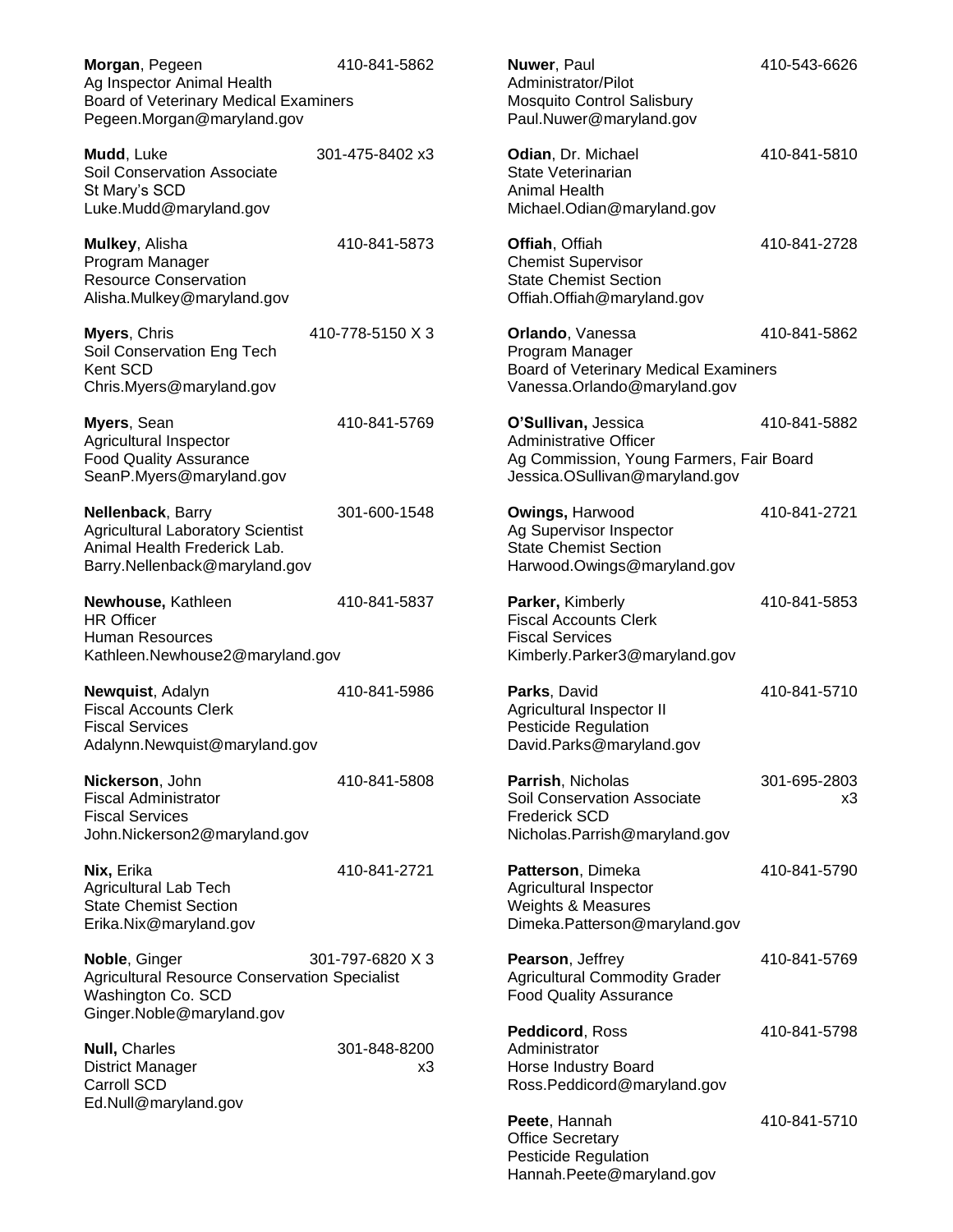**Penn**, Della 410-841-5810 Administrative Specialist Animal Health Headquarters & Field Operations Della.Penn@maryland.gov

**Petrauskas**, Byron 410-841-5952 Program Manager District Operations Byron.Petrauskas@maryland.gov

**Phillips**, Thomas 410-546-4731 X 3 Soil Conservation Eng Tech Wicomico SCD Thomas.Phillips@maryland.gov

**Phillips**, Tom 410-841-2721 Program Manager State Chemist Section Tom.Phillips@maryland.gov

**Pichotta, David** 410-841-5856 Executive Associate Fiscal Services David.Pichotta@maryland.gov

**Polite**, Daniel 301-398-4411 X 3 Soil Conservation Eng Tech Cecil SCD Daniel.Polite@maryland.gov

**Potter**, Keith 301-744-1747 x116 Nutrient Management Specialist Nutrient Management Keith.Potter@maryland.gov

**Powell**, Mark 410-841-5775 Program Manager Marketing Mark.Powell@maryland.gov

**Prendergast, Brian 410-841-5870** Program Manager Mosquito Control Brian.Prendergast@maryland.gov

**Preston**, Cybil 410-841-5920 Agricultural Inspector Plant Protection & Weed Management Cybil.Preston@maryland.gov

**Prigge**, Christopher 410-838-6181 X 3 Agricultural Resource Conservation Specialist Harford SCD Chris.Prigge@md.nacdnet.net

**Quinn**, Logan 410-841-5960 Argonomist Turf & Seed Logan.Quinn@maryland.gov

**Ramallosa**, Luzviminda 410-841-2714 Chemist State Chemist Section Luz.Ramallosa@maryland.gov **Ramsburg**, Kenneth 410-841-5790 Program Manager Weights & Measures Administration Kenneth.Ramsburg@maryland.gov **Rawlings**, William 301-732-8597 Agricultural Resource Conservation Specialist Frederick/Catoctin SCD William.Rawlings@maryland.gov **Ray**, Patricia 410-841-2721 Administrative Specialist State Chemist Section Pat.Ray@maryland.gov **Rezvani**, Ahmad 410-841-2718 Chemist State Chemist Ahmad.Rezvani@maryland.gov **Rice**, Kimberly 410-841-5933 Program Manager Plant Protection & Weed Management Kimberly.Rice@maryland.gov **Richardson**, Eric 410-841-5790 Agricultural Inspector Weights & Measures EricB.Richardson@maryland.gov **Rideout,** Brittni 410-479-1202 Field Assessments Planner Watershed Implementation Program Brittni.Rideout@maryland.gov **Riggi**, Anthony 410-677-0802 District Manager Queen Anne's SCD Anthony.Riggi@maryland.gov **Rivard**, Madeline 410-841-5960 Seed Analyst Turf and Seed MadelineE.Rivard@maryland.goov **Robinson**, Colleen 410-841-5917 Administrative Officer Central Services Colleen.Robinson@maryland.gov **Robinson**, Jeremiah 410-841-5900

Maintenance Mechanic Central Services Jeremiah.Robinson@maryland.gov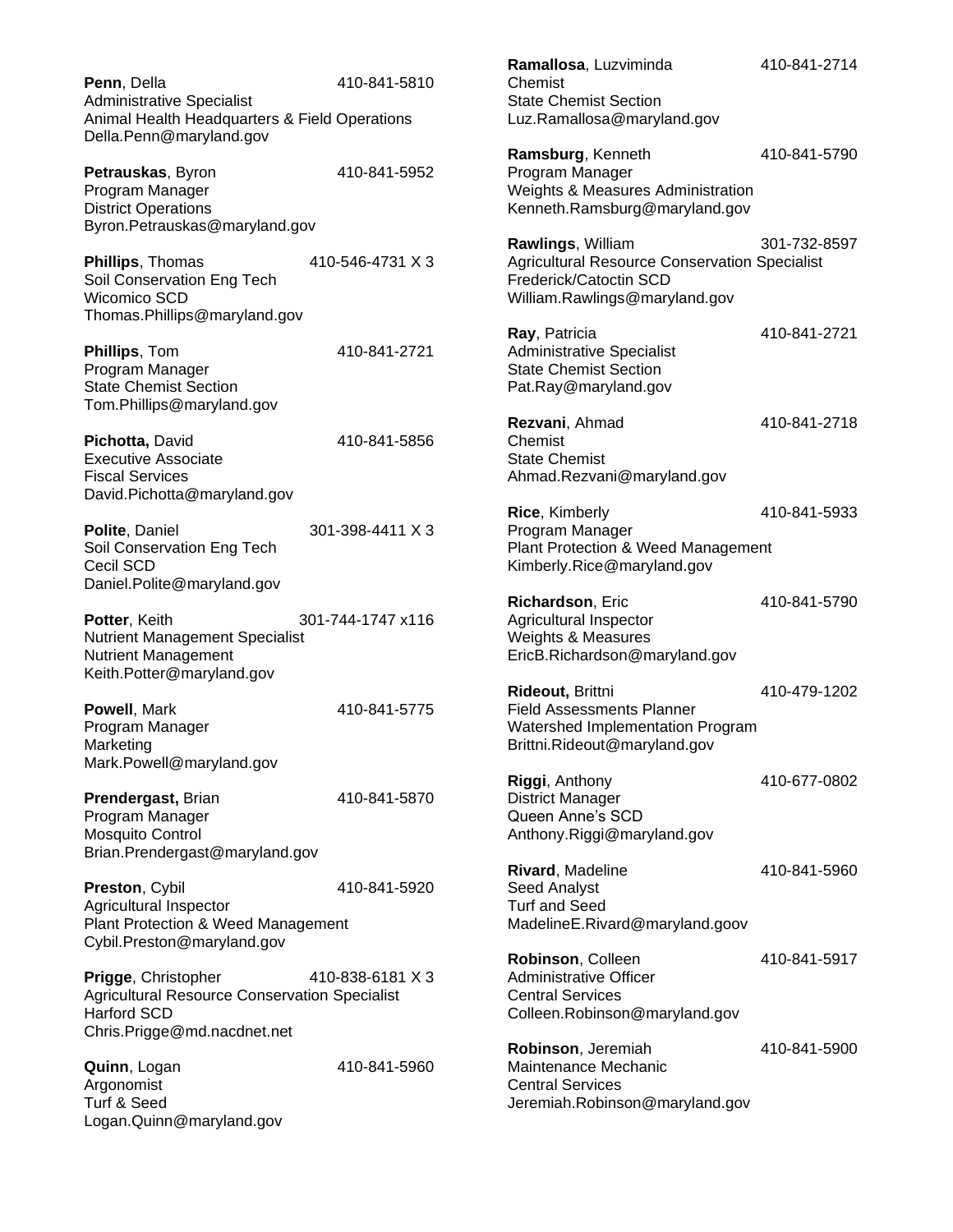**Rottman**, Victoria 410-841-5710 Ag Inspector Pesticide Regulation Victoria.Rottman1@maryland.gov

**Russell**, Parran (Mike) 301-475-8402 X 3 Soil Conservation Associate St. Mary's SCD Michael.Russell@maryland.gov

**Saffell**, Sheila 410-841-5981 Fiscal Accounts Technician Fiscal Services Sheila.Saffell@maryland.gov

**Santos**, Ginalyn 410-841-2783 Office Clerk II Pesticide Regulation Ginalyn.Santos1@maryland.gov

**Schaeffer**, Noah 410-848-8200 X 3 Soil Conservation Associate Carroll SCD Noah.Schaeffer@maryland.gov

**Schamberger, Daniel 410-543-6626** Environmental Specialist Bio Science Mosquito Control Salisbury Daniel.Schamberger@maryland.gov

**Schellhardt**, Jason 410-841-5881 Director of Communications Public Information Jason.Schellhardt@maryland.gov

**Schindler**, Gwen 410-841-5859 Program Manager HR Human Resources Gwen.Schindler1@maryland.gov

**Schmidt**, Hans 410-841-5865 Assistant Secretary Resource Conservation Hans.Schmidt@maryland.gov

**Schwaninger**, Levin 410-822-1577 X 3 Agricultural Resource Conservation Specialist Talbot SCD Levin.Schwaninger@maryland.gov

**Scott**, Cathy 410-228-5640 Agricultural Resource Conservation Specialist Dorchester SCD Cathy.Scott@maryland.gov

**Sharma**, Mallika 410-841-2712 Chemist State Chemist Section Mallika.Sharma@maryland.gov

**Shepard, Jr. Richard 410-479-1202 X 3** District Manager Caroline SCD John.Shepard@maryland.gov

**Shepard**, Susan 410-543-6610 Agricultural Laboratory Scientist Animal Health Salisbury Lab. Susan.Shepard@maryland.gov

**Shepke**, Carolyn 410-841-2780 Office Supervisor Pesticide Regulation Carolyn.Shepke@maryland.gov

**Shirk**, Cassandra 410-841-5782 Assistant Secretary Marketing, Animal Industries & Consumer Services Cassie.Shirk@maryland.gov

**Shurtleff**, Aaron 410-841-5942 Entomologist Plant Protection & Weed Management Aaron.Shurtleff@maryland.gov

**Sims**, Bonita 410-841-5896 Administrative Aide Resource Conservation Operations Bonita.Sims@maryland.gov

**Slade**, Stone 410-841-5779 Administrator Marketing Services Stone.Slade@maryland.gov

**Smallman**, Barbara 410-841-5960 Ag Inspector Turf and Seed Barbara.Smallman@maryland.gov

**Smith**, Chelsea 410-632-5439 Agricultural Resource Conservation Specialist x3 Worcester SCD Chelsea.Smith@maryland.gov

**Smith**, Laura 301-600-1548 Agricultural Laboratory Scientist Animal Health Frederick Lab Laura.Smith@maryland.gov

**Smith**, Shawn 410-822-1577 X 3 District Manager Talbot SCD Shawn.Smith@maryland.gov

**Solomon**, Marcia 410-841-5801 Executive Associate Forest Pest/Mosquito Control Marcia.Solomon@maryland.gov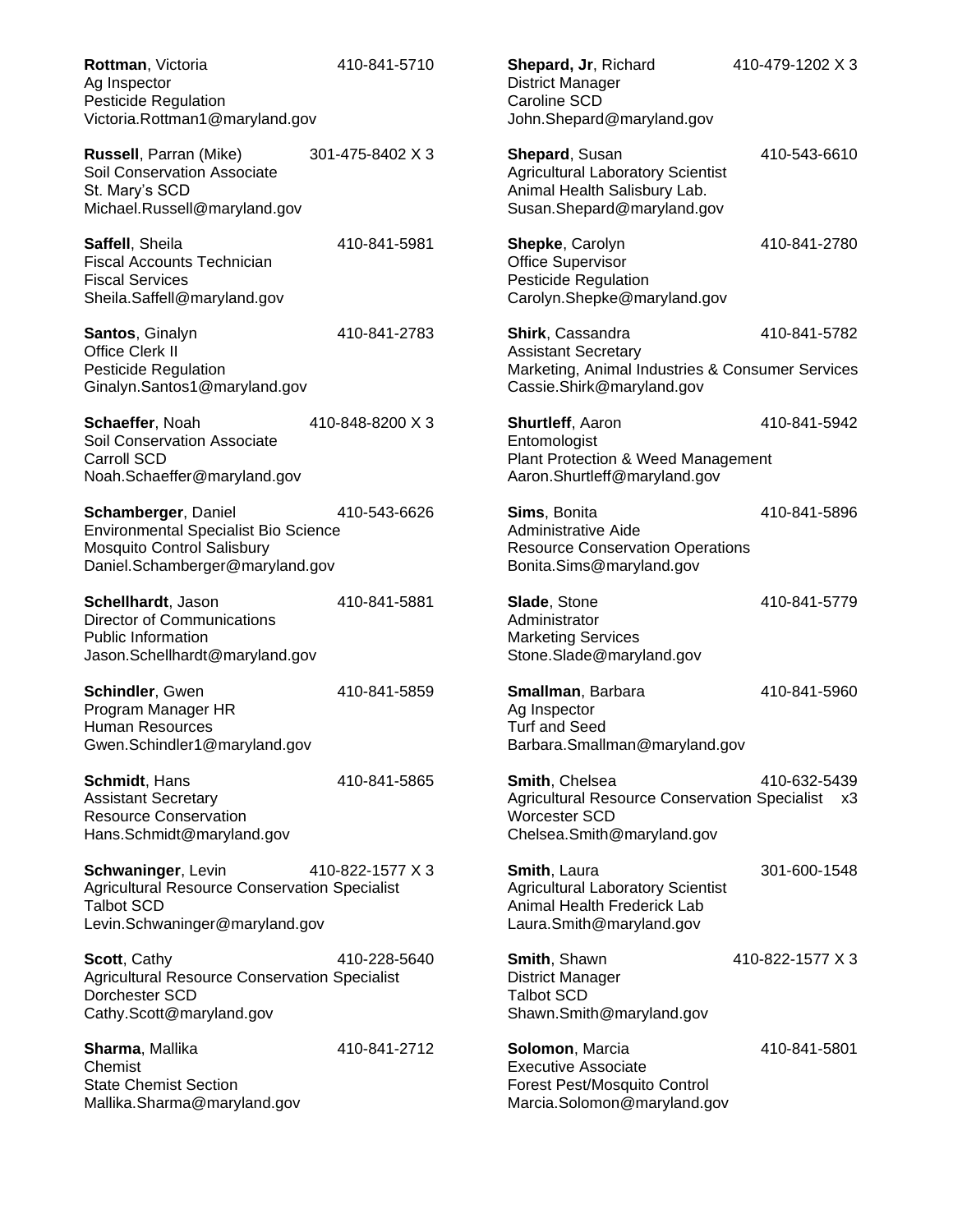**Spence**, Jerry 301-934-9588 X 3 Agricultural Resource Conservation Specialist Charles SCD Jerry.Spence@maryland.gov

**Spielman**, Steven 410-822-1577 X 3 Agricultural Resource Conservation Specialist Talbot SCD Steven.Spielman@maryland.gov

**Spirt, Cynthia 410-841-5862** Assistant Attorney General State Board of Veterinary Examiners Cynthia.Spirt1@maryland.gov

**Stanbrough**, Christal 410-841-5810 IT Functional Analyst Animal Health Headquarters & Field Operations Christal.Stanbrough@maryland.gov

**Starr**, Katherine 410-758-1671 X 3 Agricultural Resource Conservation Specialist Queen Anne's SCD Katie.Starr@maryland.gov

**Staats,** James 410-228-5640 x3 Agricultural Resource Conservation Specialist Dorchester SCD JamesA.Staats@maryland.gov

**Stavely**, Gregory 410-651-1575 Agricultural Resource Conservation Specialist x3 Somerset SCD Greg.Stavely@maryland.gov

**Steadman**, Michael 410-841-5890 Assistant AG Attorney General's Office Michael.Steadman1@maryland.gov

**Stevens**, Dr. Marla 410-841-5810 Veterinarian Ag Field Inspector Animal Health Frederick Lab. Marla.Stevens@maryland.gov

**Stoecker**, Weida 410-841-5776 Agricultural Marketing Specialist Marketing Services Weida.Stoecker@maryland.gov

**Stragar**, Catherine 410-841-5920 Agricultural Inspector Plant Protection & Weed Management Catherine.Stragar@maryland.gov

**Szelestei**, Steve 410-822-8120 Nutrient Management Specialist Nutrient Management Program Steve.Szelestei@maryland.gov

**Taylor**, Alison 410-479-1202 Agricultural Resource Conservation Specialist x3 Caroline SCD Alison.Taylor@maryland.gov

**Taylor**, Mark 410-543-6613 Entomologist Supervisor Plant Protection & Weed Management Mark.Taylor@maryland.gov

**Taylor**, Willie 410-841-5722 Automotive Services Specialist Motor Pool – Headquarters Willie.Taylor@maryland.gov

**Tharpe, Bill** 410-841-5869

Administrator Watershed Implementation Program Bill.Tharpe@maryland.gov

**Thompson**, Biff 410-879-8034 Administrative Officer Forest Pest Management Biff.Thompson@maryland.gov

**Torbit**, Venus 410-841-2758 Chemist State Chemist Section Venus.Torbit@maryland.gov

**Tripoulas**, Zacharias 410-841-5790 Metrologist Weights and Measures Zacharias.Tripoulas@maryland.gov

**Tsambikos**, Jaime 410-841-5920 Agricultural Inspector Plant Protection & Weed Management Jaime.Tsambikos@maryland.gov

**Tso**, Saiping 410-841-5945 Agricultural Resource Conservation Specialist Conservation Grants Saiping.Tso@maryland.gov

**Turner**, Chana 410-841-5764 Administrator Ag Land Preservation Chana.Turner@maryland.gov

**Vargas**, Amy 301-600-1548 Administrative Specialist Animal Health Lab Frederick Amy.Vargas@maryland.gov

**Velasquez**, Jorge 410-841-5769 Agricultural Commodity Grader Food Quality Assurance

**Von Paris**, Eric 410-841-5855 Assistant Secretary Administrative Services Eric.VonParis@maryland.gov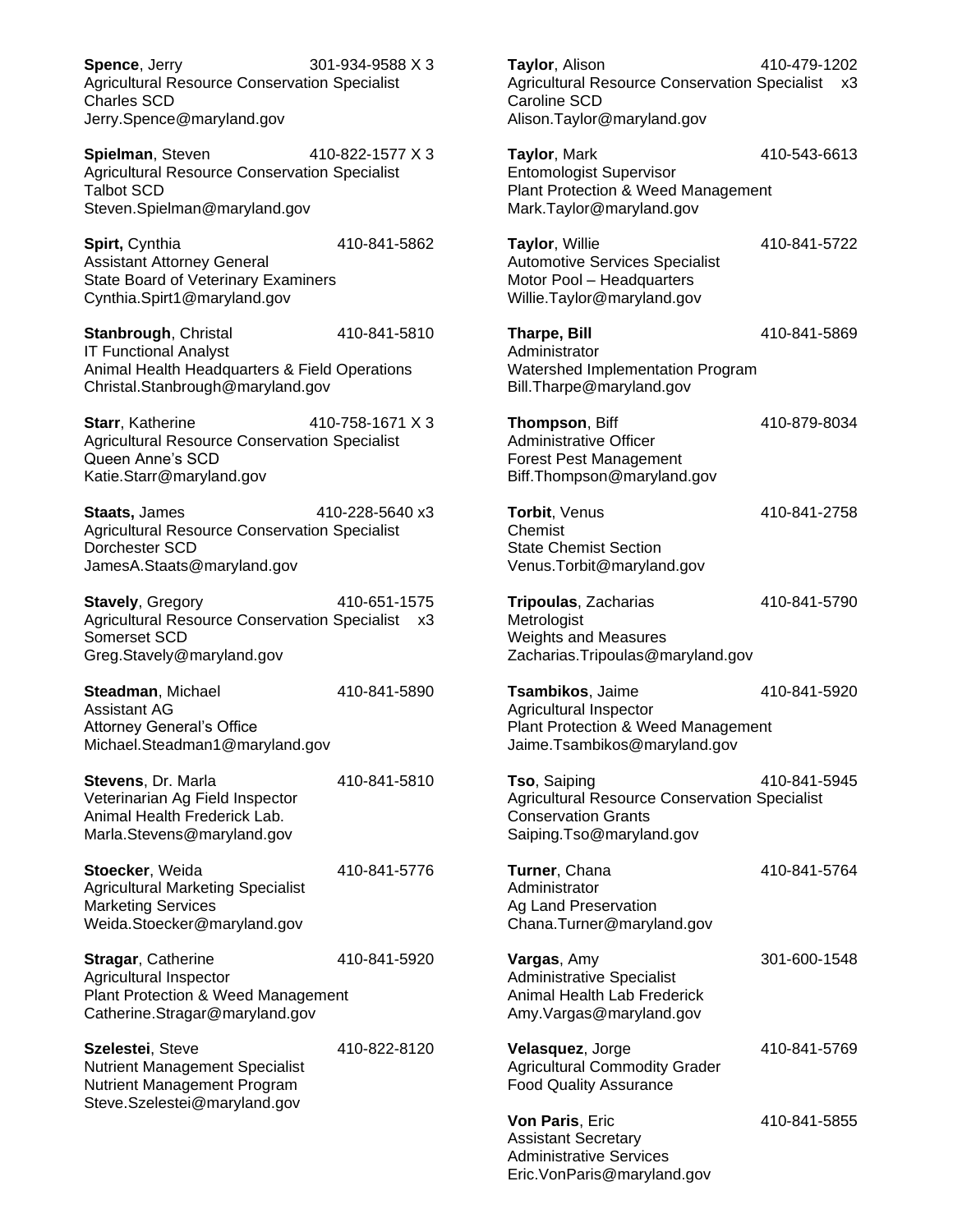| Wagner, Jared<br><b>Agricultural Resource Conservation Specialist</b><br>Baltimore Co. SCD<br>Jared. Wagner@maryland.gov | 410-666-1188 X 3   | Williams, Gaye<br>Entomologist<br>IPM & Plant Pest Laboratories<br><b>Plant Protection &amp; Weed Management</b><br>Gaye. Williams@maryland.gov | 410-841-5920     |
|--------------------------------------------------------------------------------------------------------------------------|--------------------|-------------------------------------------------------------------------------------------------------------------------------------------------|------------------|
| <b>Walker, Brent</b><br>Soil Conservation Associate<br>Allegany SCD<br>Brent. Walker@maryland.gov                        | 301-777-1747<br>х4 | Williams, George<br><b>Automotive Services Supervisor</b><br>Motor Pool - Headquarters<br>George. Williams@maryland.gov                         | 410-841-5723     |
| Ware, Tanya<br><b>Office Secretary</b><br><b>State Chemist</b><br>Tanya.Ware@maryland.gov                                | 410-841-2757       | Wilson, Christine (Rouse)<br><b>Coordination Manager</b><br>Animal Health<br>Christine. Wilson@maryland.gov                                     | 410-841-5810     |
| Washington, Kay-Megan<br><b>ACRES Administrator</b><br><b>Marketing Services</b><br>Kay-Megan. Washington1@maryland.gov  | 410-841-5778       | Wilson, Theresa<br>Mosquito Control Technician<br><b>Mosquito Control Salisbury</b><br>Theresa. Wilson@maryland.gov                             | 410-543-6626     |
| Watson, Megan<br>Seed Analyst Supervisor<br><b>Turf and Seed</b><br>MeganY.Watson@maryland.gov                           | 410-841-5960       | Willson, Dale<br><b>Office Secretary</b><br><b>Talbot SCD</b><br>DaleL.Willson@maryland.gov                                                     | 410-822-1577 X 3 |
| Watt, Jason<br><b>Engineering Technician</b><br>Frederick/Catoctin SCD<br>Jason. Watt@maryland.gov                       | 301-732-8608       | Winebrenner, Susan<br>Agricultural Inspector<br><b>Forest Pest Management</b><br>Susan. Winebrenner@maryland.gov                                | 301-777-3601     |
| Webb, Aaron<br>Ag Inspector<br>Weights & Measures<br>Aaron.Webb@maryland.gov                                             | 410-841-5790       | <b>Woodruff, Louise</b><br><b>Administrative Officer</b><br><b>Nutrient Management</b><br>Louise.Woodruff@maryland.gov                          | 410-841-5954     |
| <b>Wells, Keely</b><br>Ag Inspector<br>Plant Protection and Weed Management<br>Keely.Wells1@maryland.gov                 | 410-841-5920       | Wright, Mary<br><b>Agricultural Commodity Grader</b><br><b>Food Quality Assurance</b>                                                           | 410-841-5769     |
| <b>White, Cindy</b><br><b>Office Clerk</b><br><b>State Chemist Section</b><br>Cindy. White @maryland.gov                 | 410-841-2752       | Yapa, Samarakoon<br>Agricultural Inspector<br><b>Pesticide Regulation</b><br>Samarakoon. Yapa@maryland.gov                                      | 410-841-5710     |
| <b>Whited, Kevin</b><br><b>Agricultural Lab Scientist</b><br>Animal Health Lab Salisbury<br>Kevin. Whited@maryland.gov   | 410-543-6610       | Yates, Dr. Melissa<br>Veterinarian - Field Operations<br>Animal Health<br>MYates@maryland.gov                                                   | 410-841-5810     |
| Wick, Karen<br>Agricultural Inspector<br><b>State Chemist Section</b><br>Karen. Wick@maryland.gov                        | 410-841-2721       | Yoash, Matthew<br>Soil Conservation Eng Tech<br>Queen Anne's SCD<br>Matthew.Yoash@maryland.gov                                                  | 410-758-1671 X 3 |
| Wilkinson, Alison<br>Agricultural Inspector<br>Weights & Measure<br>Alison. Wilkinson@maryland.gov                       | 410-841-5790       | Zang, Timothy<br><b>Nutrient Management Specialist</b><br><b>Nutrient Management</b><br>Timothy.Zang@maryland.gov                               | 410-841-5949     |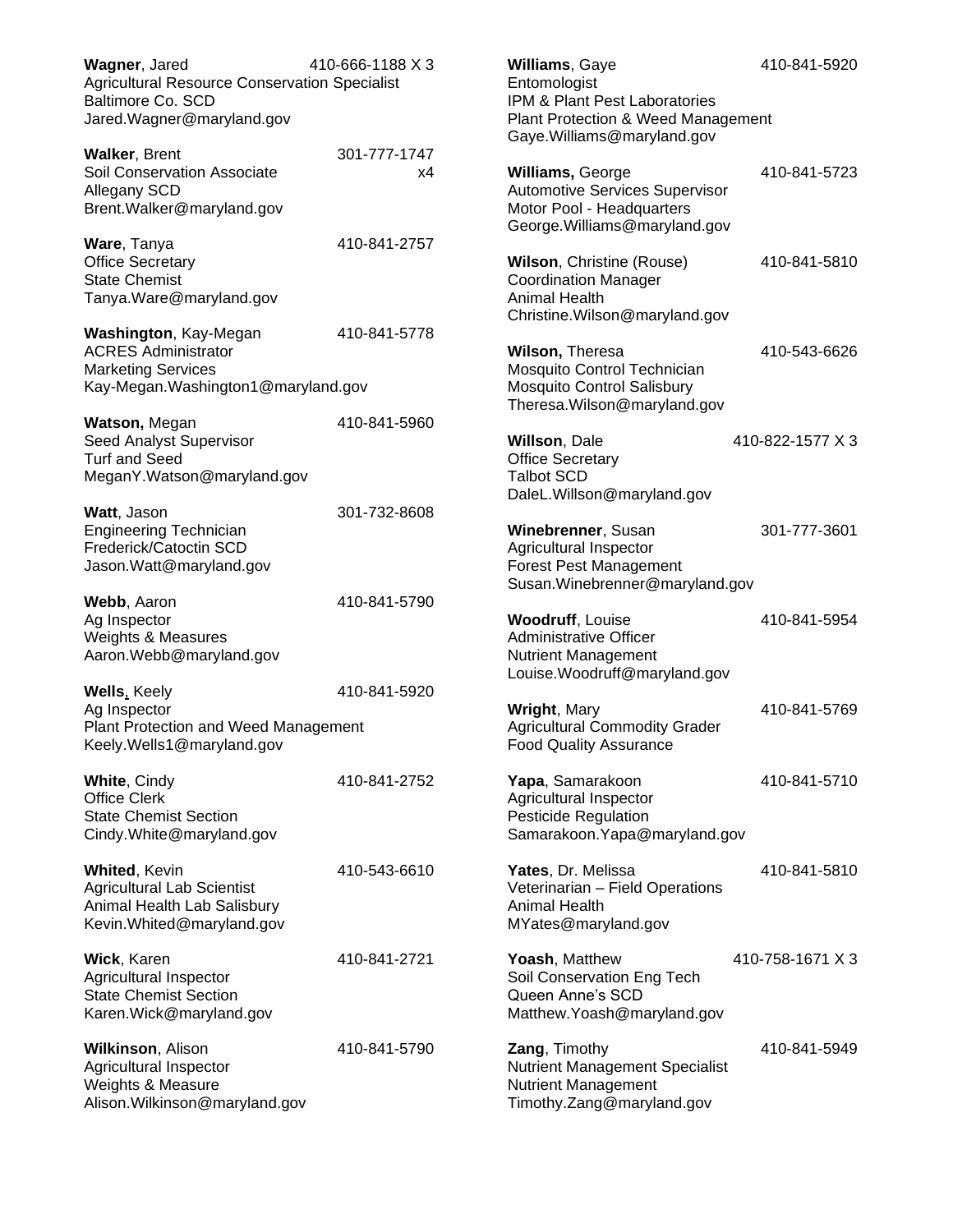**Zastrow**, Sarah 410-841-5870 Agricultural Inspector Mosquito Control Sarah.Zastrow@maryland.gov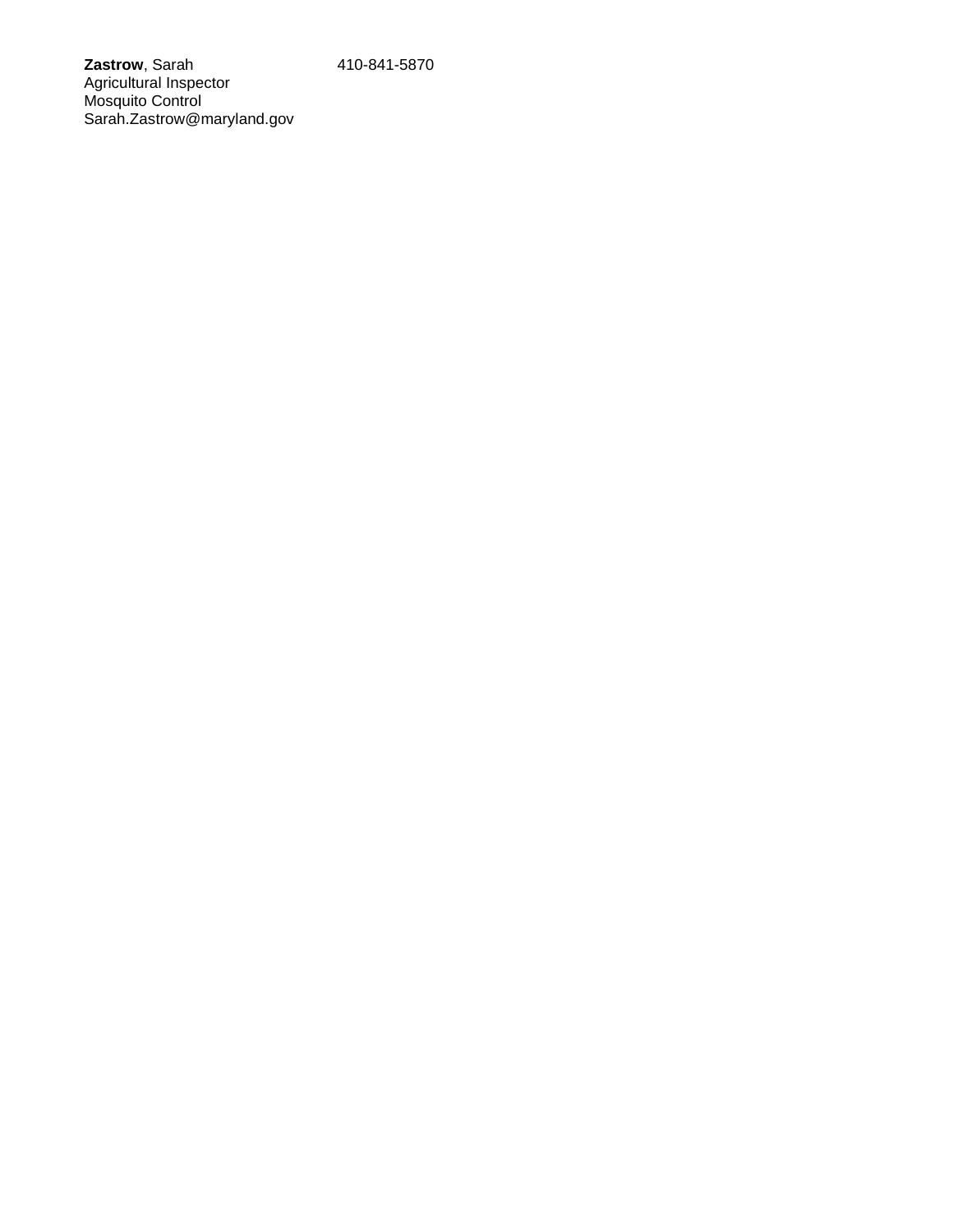## **Animal Health Diagnostic Laboratories**

|                       | Region 1: G |
|-----------------------|-------------|
|                       |             |
| 1840 Rosemount Avenue | Cumberland. |
| Frederick, MD 21702   |             |

Salisbury Lab.....................................................410-543-6610 Dr. Shankar Mondal..................................**Fax:** 410-543-6676 27722 Nanticoke Road Salisbury, MD 21801

## **Food Quality Assurance**

|     | Annapolis - 50 Harry S Truman Parkway410-841-5769 |  |
|-----|---------------------------------------------------|--|
| Fax |                                                   |  |

#### **Forest Pest Management Offices**

| Annapolis, MD 21401  Fax: 410-841-5835   |
|------------------------------------------|
| Central Region                           |
|                                          |
|                                          |
| Eastern Shore Region                     |
| 317 Carter Avenue, Suite 100410-479-2047 |
|                                          |
| Northeast Region                         |
|                                          |
| Forest Hill, MD 21050 Fax: 410-638-8304  |
| Western Region                           |

| WUSIUM RUGIUM                                 |  |
|-----------------------------------------------|--|
| 3 Pershing Street, Room 100 301-777-3601      |  |
| Cumberland, MD 21501 <b>Fax:</b> 301-777-2935 |  |

### **Mosquito Control Offices**

| 50 Harry S. Truman Parkway 410-841-5870   |  |
|-------------------------------------------|--|
| Annapolis, MD 21401  Fax: 410-841-5734    |  |
|                                           |  |
| Hollywood, MD 20636  Fax: 301-373-4266    |  |
|                                           |  |
| College Park, MD 20742  Fax: 301-422-0502 |  |
|                                           |  |
| Salisbury MD 21801  Fax: 410-543-6660     |  |

## **Nutrient Management**

| Region 1: Garrett, Allegany, and Washington Counties<br>3024600Navels Cross Road NE301-777-1747 x116                                                                      |
|---------------------------------------------------------------------------------------------------------------------------------------------------------------------------|
| Region 2a: Carroll and Frederick Counties<br>92 Thomas Johnson Dr., Suite 110  301-694-2803 x8604<br>Frederick, MD 21702 Fax: 301-694-5744                                |
| Region 2b: Anne Arundel, Howard, and<br><b>Montgomery Counties</b><br>92 Thomas Johnson Dr., Suite 110  301-694-2803 x8605<br>Frederick, MD 21702 Fax: 301-694-5744       |
| Region 3b: Calvert, Charles, Prince George's, and St.<br>Mary's Counties<br>26737 Radio Station Way, Suite B 301-475-8402 x 122<br>Leonardtown MD 20650 Fax: 301-475-8391 |
| Region 4: Baltimore, Cecil, and Harford Counties<br>3525 Conowingo Road 410-638-4525 x5220                                                                                |
| Region 5a: Kent, Queen Anne's, and Talbot Counties<br>Region 5b: Caroline and Dorchester Counties                                                                         |
| Region 6: Somerset, Wicomico, and Worcester Counties<br>27722 Nanticoke Road, Unit #2  410-677-0802 Ext. 4                                                                |

Salisbury, Maryland 21801.......................**Fax:** 410-543-6660

## **Plant Protection and Weed Management**

| 10300 Baltimore Avenue  Fax: 301-982-3269 |  |
|-------------------------------------------|--|
| Building 308, Room 305, BARC-E            |  |
| Beltsville, MD 20705                      |  |
|                                           |  |

| 27722 Nanticoke Road <b>Fax:</b> 410-543-6660 |  |
|-----------------------------------------------|--|
| Salisbury, MD 21801                           |  |

### **Soil Conservation District Offices**

#### **Allegany SCD**

| Cumberland, MD 21502-8212 Fax: 301-777-7632 |  |
|---------------------------------------------|--|

#### **Anne Arundel SCD**

| 2662 Riva Road, Ste. 150, MS #7001 |  |
|------------------------------------|--|
| Annapolis, MD 21401-7377           |  |

## **Baltimore SCD**

| Cockeysville, MD 21030  Fax: 410-527-1528 |  |
|-------------------------------------------|--|